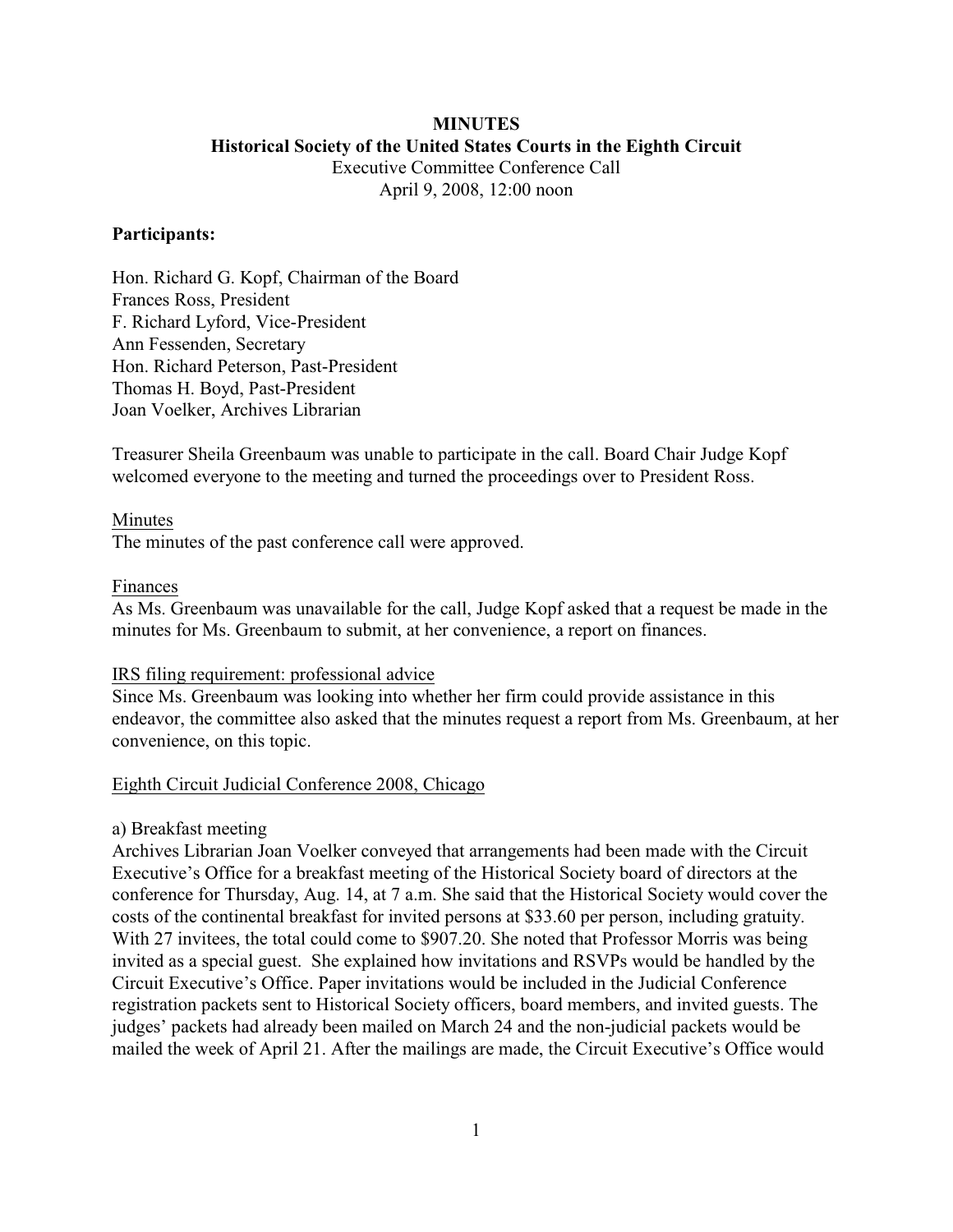follow up with an email invitation. RSVPs are due by July 20, at which time the Historical Society may be able to get an idea of how many plan to attend.

Ms. Voelker also stated that the library would send a meeting notice by June 19 (8 weeks out), along with a reminder to submit annual reports. She said the library would also draft an agenda, with the assistance of Judge Kopf and Ms. Ross, by July 17 (4 weeks out). After receiving input from the branches, a final agenda would be sent out by July 31 (2 weeks out).

#### b) Displays

Ms. Voelker said that the U.S. Courts Library was planning to put out two displays at the Conference: one, already completed, on the Little Rock Integration Crisis and a second on the first chapter of Prof. Morris'  $\hat{8}^{th}$  Circuit history, covering the Circuit before 1891. She said she would send a message to the board in April offering the branches the opportunity to contribute to the display area at the conference. She will notify the Circuit Executive's Office of table and space needs by May 14, with a final update by July 17.

#### c) Copies of 8th Circuit history

The committee discussed how it might make copies of the newly published  $8<sup>th</sup>$  Circuit history by Prof. Morris, *Establishing Justice in Middle America*, available at the conference. The possibility of selling it there was discussed, noting that it was unlikely the University of Minnesota Press would send someone to sell the copies and that in light of that, many details would have to be worked out, such as how to staff a table and collect money. Judge Kopf raised the question of the feasibility of the Circuit's attorney admission fee fund being used to buy copies for attorneys who are members of the 8th Circuit Bar. He added that it would be a very nice gesture by the Circuit to give attorneys paying the conference fees a free copy. Someone asked how much the book cost, and Mr. Boyd replied that the book sells for \$40 but that the Historical Society could purchase copies at a 40% discount provided it did not resell the discounted copies. It was noted that complimentary copies were given to the Article III judges and the Historical Society executive committee. By approved motion, the committee asked Mr. Boyd to contact Chief Judge Loken regarding the question of using attorney admission fee funds to purchase copies of the history for members of the 8th Circuit Bar attending the conference.

### d) Program on *Establishing Justice in Middle America*

Mr. Boyd reported that the Thursday morning session on *Establishing Justice in Middle America* had been modified from a lecture format featuring author Jeffrey Morris to a panel discussion including Prof. Morris and Judges Morris Arnold, Bright, and Melloy, with himself as moderator. It was mentioned that buses would be leaving immediately following this session to attend a baseball game.

Annual reminder to preserve and donate judges' papers

Judge Kopf offered to send out the annual letter reminding the  $8<sup>th</sup>$  Circuit judges of the importance in preserving and donating their papers.